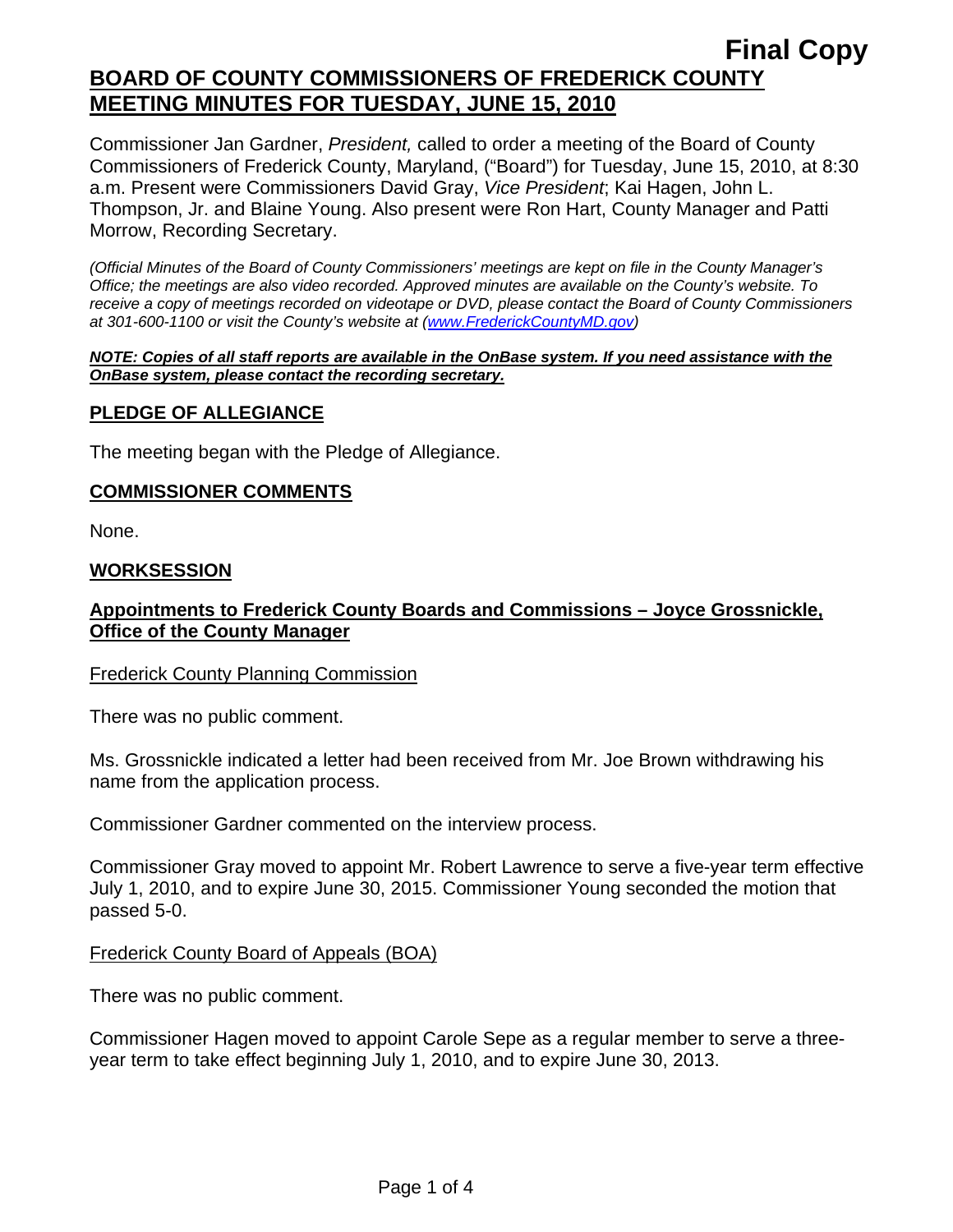Commissioner Hagen moved to re-advertise for the vacant alternate position on the BOA. Commissioner Gray seconded the motion that passed 5-0.

#### **Resolution Approving the Issuance of a Bond in the Amount of \$260,578 by the Urbana Volunteer Fire Department, Inc. – John Kroll, Finance Division**

Mr. Kroll briefed the Board on the request.

Mike Delauter, Esquire, Miles and Stockbridge, representing the Urbana Volunteer Fire Company, commented on the request.

There was no public comment.

Commissioner Hagen moved to adopt the resolution approving the issuance of the bond for the Urbana Volunteer Fire Company and the agreement for the provision of firefighting services. Commissioner Gray seconded the motion that passed 4-1 with Commissioner Thompson opposed.

(A copy of the approved/adopted resolution can be obtained in the County Manager's Office or from the county's website, [www.FrederickCountyMD.gov](http://www.frederickcountymd.gov/))

### **Presentation of the Commission on Aging's (Commission) 2009 Annual Report and Recommendation for Future Activities – Louise Lynch and RaeAnn Butler, Frederick County Commission on Aging**

Ms. Lynch and Ms. Butler presented the report to the Board.

Other members of the Commission present were: Burt Shawver, Virginia Skelley, Lloyd Hoover, Steve Wilhide, and Diane Julian.

There were no public comments.

No action was taken by the Board, as the item was informational.

### **Mixed Use (Euclidean) and Highway Service Zoning Districts Draft Text Amendment – Eric Soter and Shawna Lemonds, Planning Division**

Mr. Soter and Ms. Lemonds briefed the Board on a proposed text amendment that would provide consistency between the zoning ordinance and the recently approved comprehensive plan and zoning.

Ms. Lemonds provided the Board with comments from the Frederick County Planning Commission (FcPc).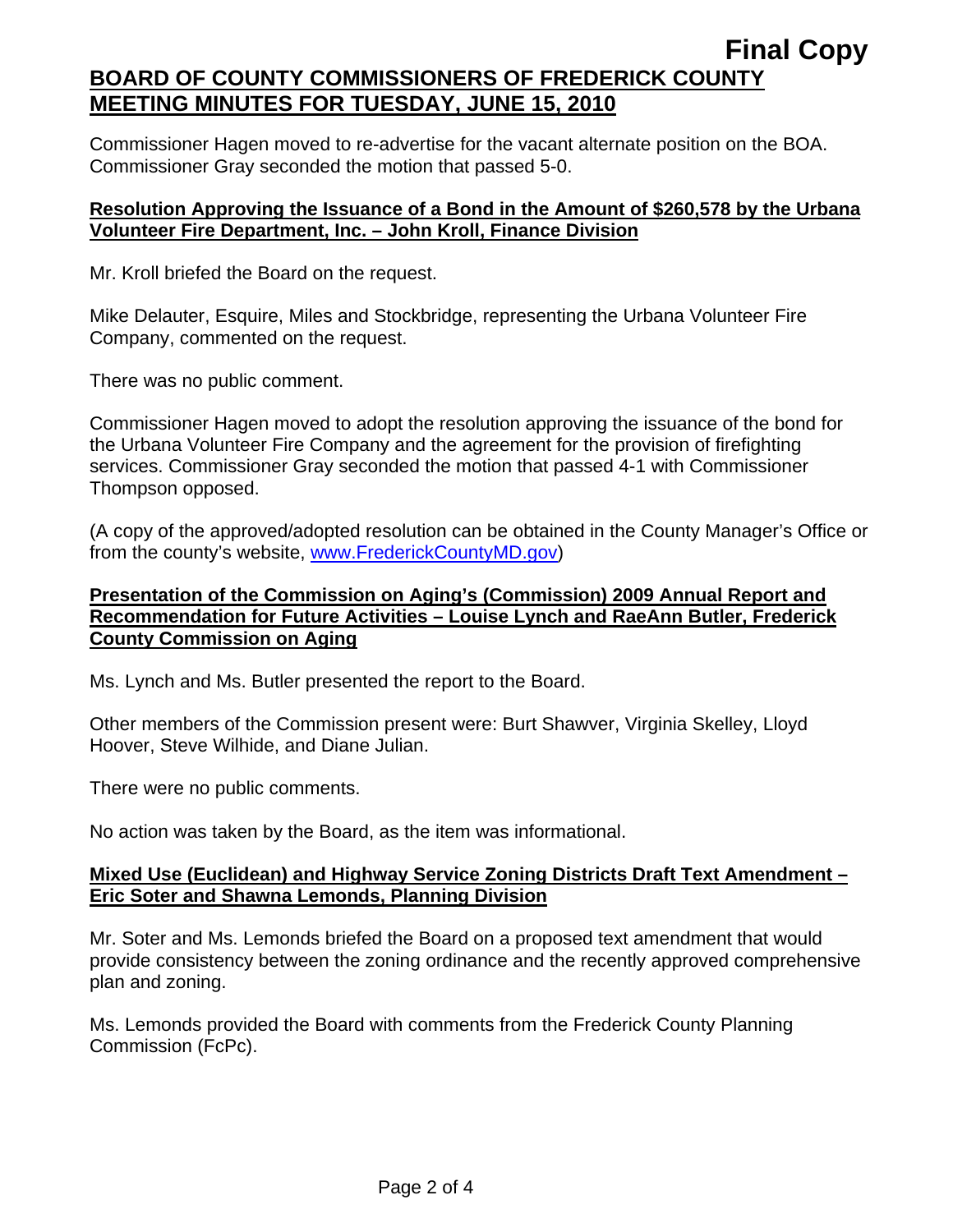By unanimous consent the Board moved to revise the height of a single family dwelling to 35 feet in the mixed use zone.

It was indicated staff would discuss the planned development districts with the FcPc.

It was also noted staff would look at how to incorporate green roofs into the text amendment.

Public comment was heard from:

- Mark Friis, Rodgers Consulting
- Krista McGowan, Esquire, Miles and Stockbridge
- Bill DeTora, General Manager, FSK Mall

It was suggested to schedule an overall discussion on the topic for sometime in the future.

### **Proposed Updates to the Maryland Agricultural Land Preservation Foundation (MALPF) Ranking Criteria – Tim Blaser and Anne Bradley, Planning Division**

Ms. Bradley presented the staff report briefing the Board on recommendations to be considered to the MALPF ranking system to incorporate the Priority Preservation Areas.

There were no public comments.

It was indicated staff would obtain an opinion from the Agricultural Preservation Advisory Board on the idea of extending for one year for every year there was no MALPF program to apply for.

Commissioner Gray moved to approve and support the staff recommendation to revise the MALPF ranking system. Commissioner Hagen seconded the motion that passed 5-0.

#### **ADMINISTRATIVE BUSINESS**

#### **Changes to Drug Testing Rules for Employees Covered by the Federal Transit Administration (FTA) Regulations – Mitch Hose and Kristin Brandenburg, Human Resources Division**

Ms. Brandenburg presented the request to change the drug testing rules for employees covered by the FTA regulations.

Commissioner Young moved to take the draft resolution through the public hearing process. Commissioner Hagen seconded the motion that passed 5-0.

#### **COMISSIONER COMMENTS**

None.